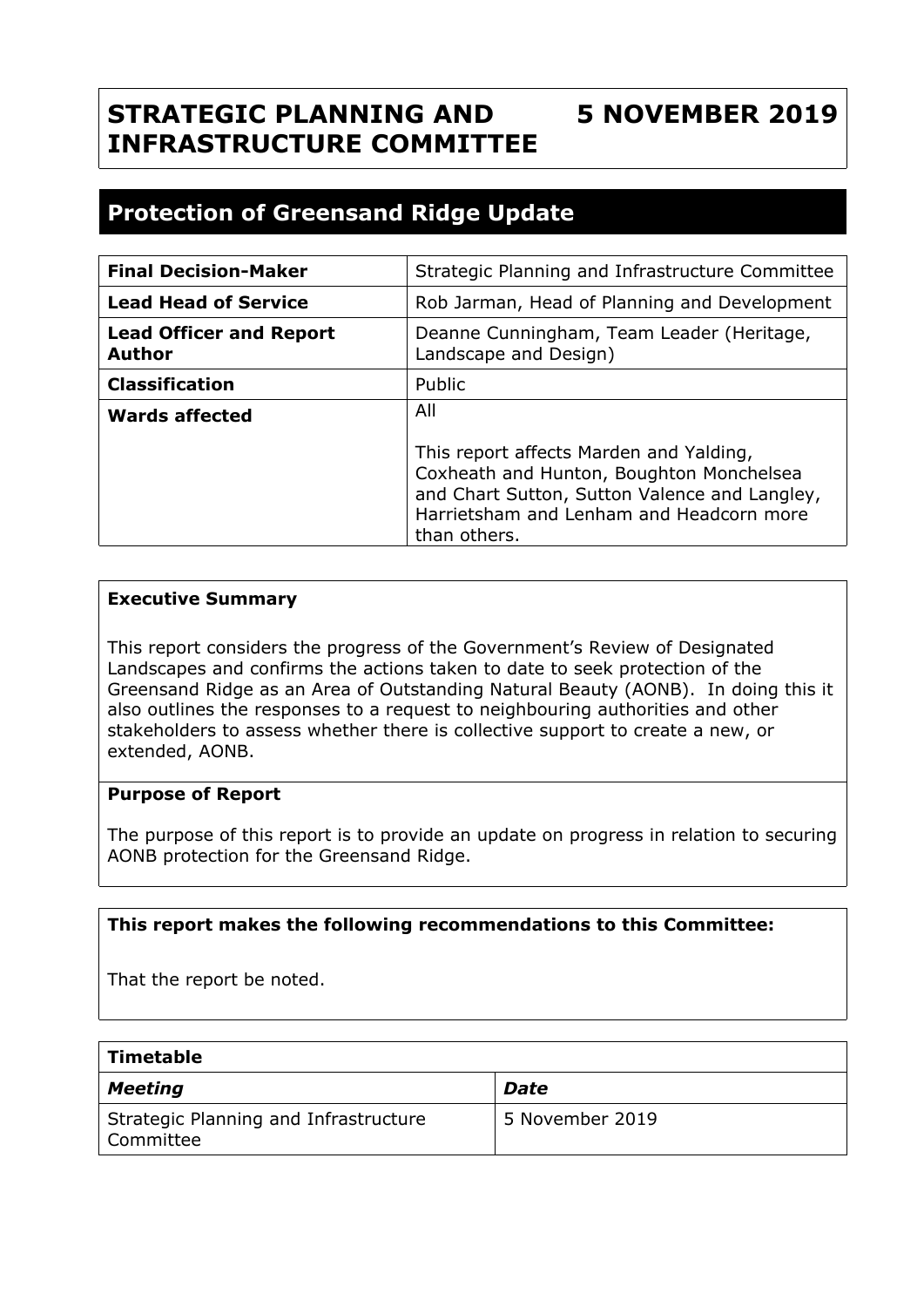# **Protection of Greensand Ridge Update**

## **1. CROSS-CUTTING ISSUES AND IMPLICATIONS**

| <b>Issue</b>                                        | <b>Implications</b>                                                                                                                                                                                                                                                                                                                                                                                                                                                                                                         | Sign-off                               |
|-----------------------------------------------------|-----------------------------------------------------------------------------------------------------------------------------------------------------------------------------------------------------------------------------------------------------------------------------------------------------------------------------------------------------------------------------------------------------------------------------------------------------------------------------------------------------------------------------|----------------------------------------|
| <b>Impact on</b><br>Corporate<br><b>Priorities</b>  | The four Strategic Plan objectives are:<br><b>Embracing Growth and Enabling</b><br>Infrastructure<br>Safe, Clean and Green<br>Homes and Communities<br>$\bullet$<br>A Thriving Place<br>We do not expect the recommendations will by<br>themselves materially affect achievement of<br>corporate priorities. However, they will support<br>the Council's overall achievement of its aims of<br>'safe, clean and green'.                                                                                                     | Head of<br>Planning and<br>Development |
| <b>Cross</b><br><b>Cutting</b><br><b>Objectives</b> | The four cross-cutting objectives are:<br>Heritage is Respected<br>Health Inequalities are Addressed and<br>$\bullet$<br>Reduced<br>Deprivation is Reduced and Social<br>$\bullet$<br>Mobility is Improved<br><b>Biodiversity and Environmental</b><br>$\bullet$<br>Sustainability is respected<br>The report recommendation supports the<br>achievement of the 'Biodiversity and<br>Environmental Sustainability is respected' cross<br>cutting objective by considering additional<br>protection for the Greensand Ridge. | Head of<br>Planning and<br>Development |
| <b>Risk</b><br><b>Management</b>                    | No direct risk implications arise from this report.                                                                                                                                                                                                                                                                                                                                                                                                                                                                         | Head of<br>Planning and<br>Development |
| <b>Financial</b>                                    | No direct financial implications arise from this<br>report.                                                                                                                                                                                                                                                                                                                                                                                                                                                                 | Senior<br>Finance<br>Manager           |
| <b>Staffing</b>                                     | No direct staffing implications arise from this<br>report.                                                                                                                                                                                                                                                                                                                                                                                                                                                                  | Head of<br>Planning and<br>Development |
| Legal                                               | No direct legal implications arise from this<br>report.                                                                                                                                                                                                                                                                                                                                                                                                                                                                     | Lawyer<br>(Planning)                   |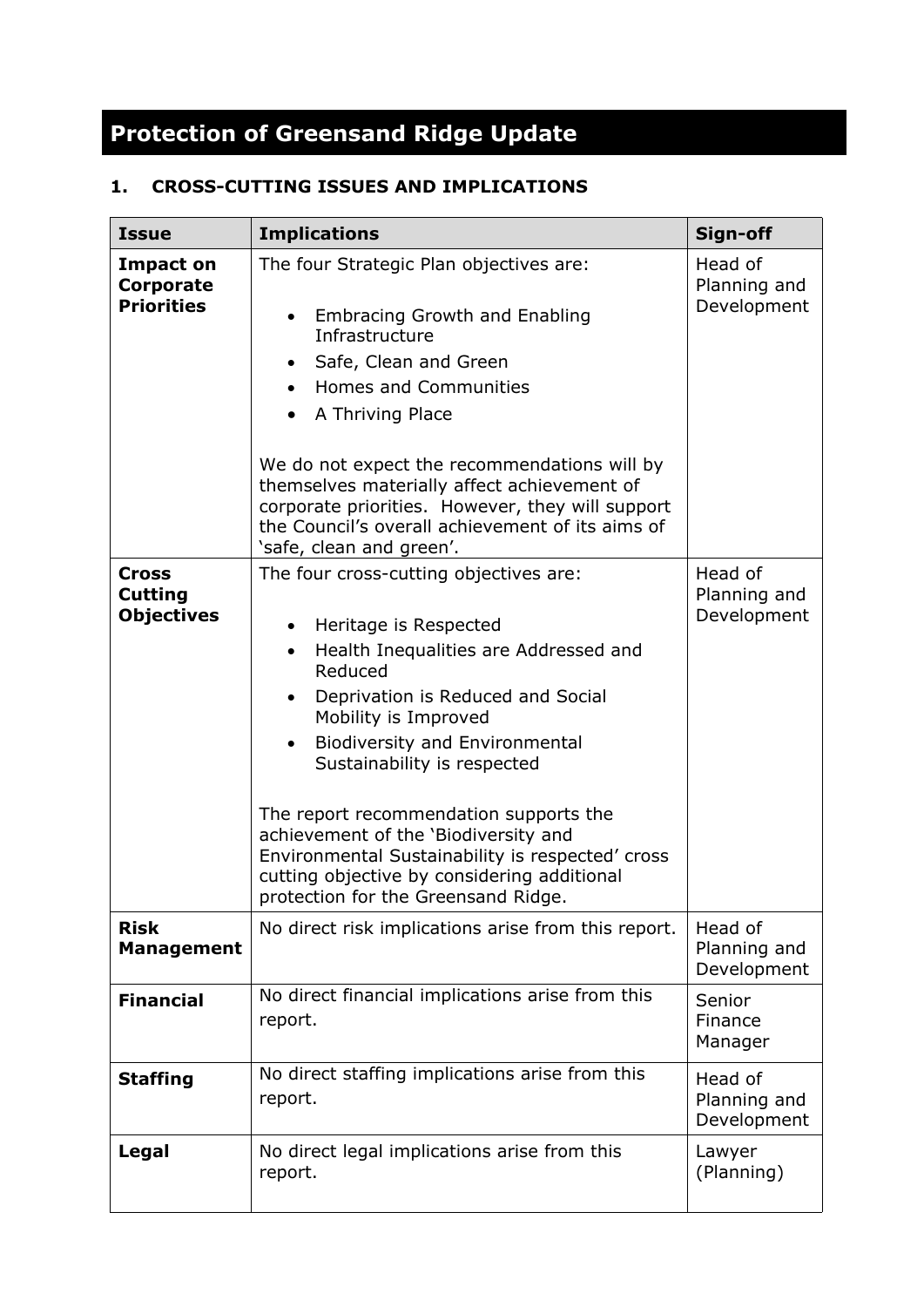| <b>Privacy and</b><br>Data<br><b>Protection</b> | No implications have been identified.                                                                                    | Policy and<br>Information<br>Team                       |
|-------------------------------------------------|--------------------------------------------------------------------------------------------------------------------------|---------------------------------------------------------|
| <b>Equalities</b>                               | The recommendations do not propose a change<br>in service therefore will not require an equalities<br>impact assessment. | <b>Equalities</b><br>and<br>Corporate<br>Policy Officer |
| <b>Public</b><br><b>Health</b>                  | We recognise that the recommendations will not<br>negatively impact on population health or that<br>of individuals.      | Senior Public<br><b>Health Officer</b>                  |
| <b>Crime and</b><br><b>Disorder</b>             | No crime and disorder implications arise from<br>this report.                                                            | Head of<br>Planning and<br>Development                  |
| <b>Procurement</b>                              | No procurement implications arise from this<br>report.                                                                   | Section 151<br>Officer                                  |

## **2. INTRODUCTION AND BACKGROUND**

- 2.1 A report considering the scope for increasing the level of protection of the Greensand Ridge to that of an Area of Outstanding Natural Beauty (AONB) was considered by Strategic Planning, Sustainability and Transportation (SPST) Committee at its meeting on 6 November 2018. The Committee resolved that:
	- A representation be made to the Review of National Parks and AONBs to seek to secure AONB protection for the Greensand Ridge and an additional tier of protection for the borough's Landscapes of Local Value.
	- Officers liaise with neighbouring authorities and other stakeholders to assess the collective interest in making a joint application on a larger basis.
- 2.2 A further report was considered by SPST Committee on 4 December 2018 which outlined the matters for inclusion in the Council's corporate response to the Designated Landscapes Review and sought endorsement of the Kent Downs AONB Joint Advisory Committee's approach to its Review response. The recommendations of this report were agreed.
- 2.3 A corporate response to the Review was made on this basis on 14 December 2018. Additionally, the Kent Downs AONB Joint Advisory Committee (JAC) included the following comments in its shared response:
	- Several members of the JAC could identify areas where it would be beneficial to extend the boundary of the Kent Downs AONB and Maidstone Borough Council has formally resolved to seek either a new AONB or extension to the Kent Downs AONB along the Greensand Ridge.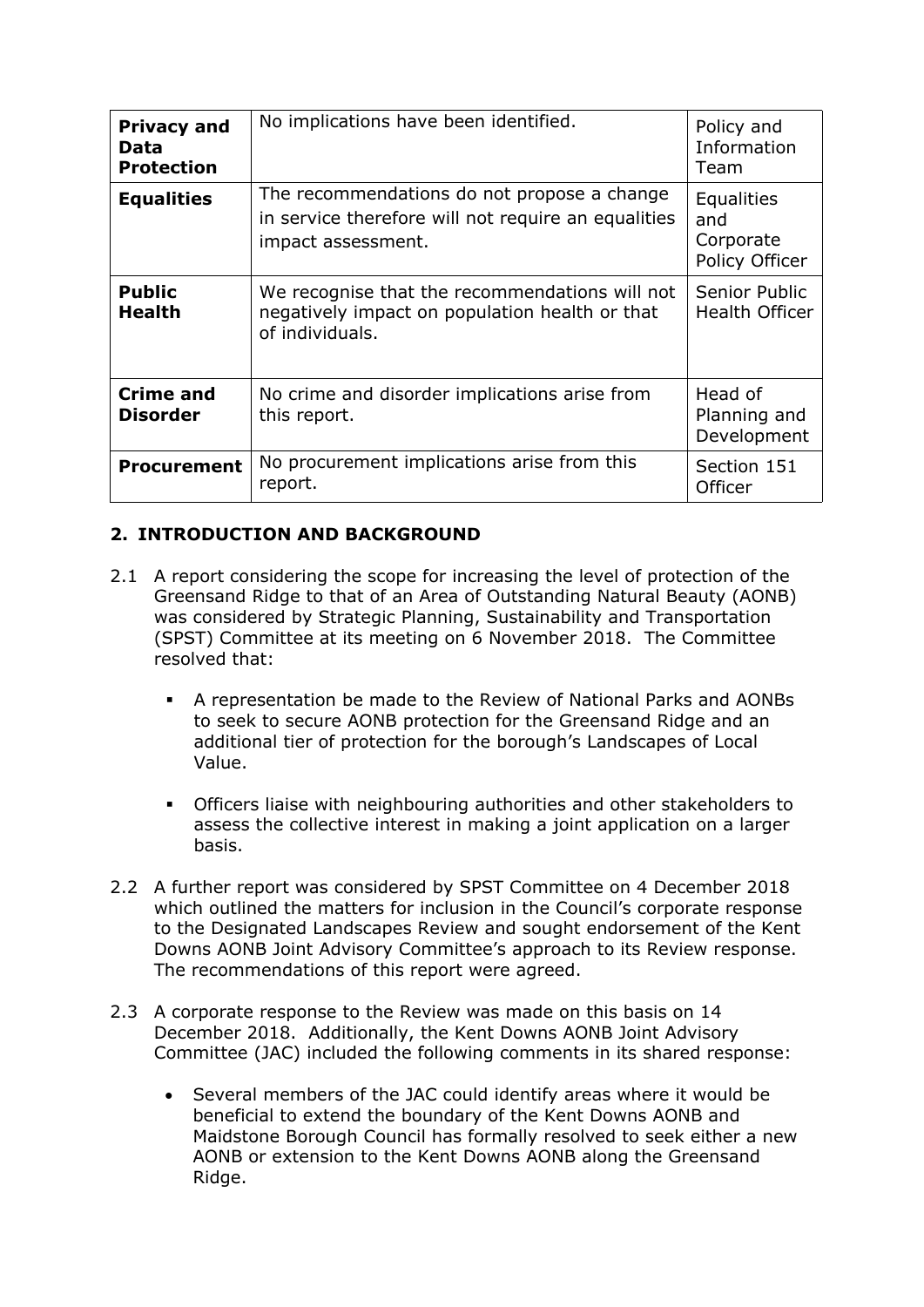- The JAC also considered that there could be merits in taking forward other levels of formal protection of Landscapes of Local Value.
- 2.4 In parallel with this, an approach was made to neighbouring authorities and stakeholders assessing their interest in making a wider Greensand Ridge AONB. The outcomes are detailed in section 6 of this report.
- 2.5 In September this year the Landscapes Review was published. This is included as a background document to this report. In essence the final review report sets out the panel's view on its ambition to strengthen the natural beauty of England's landscapes in order to serve the country better by improving their biodiversity, and the lives of people who work in them, live in them and enjoy them. The findings now need to be fully considered in the context of the Council's aspiration to create a Greensand Ridge AONB and a report will be brought back to this committee in the spring of 2020 outlining the implications and options.

## **3. AVAILABLE OPTIONS**

3.1 As this report is for information only there are no other options to consider at this stage.

## **4. PREFERRED OPTION AND REASONS FOR RECOMMENDATIONS**

4.1 This report is to update Committee on the actions taken to date in respect of seeking to secure protection for the Greensand Ridge and an additional tier of protection for LLVs so that these areas of landscape achieve the highest appropriate level of protection in planning policy terms.

#### **5. RISK**

5.1 This report is presented for information only and has no risk management implications.

## **6. CONSULTATION RESULTS AND PREVIOUS COMMITTEE FEEDBACK**

- 6.1 A consultation exercise was undertaken as a result of the request from SPST Committee, at its meeting on 6 November 2019, to liaise with neighbouring authorities and other stakeholders to assess the interest in making a joint application on a larger basis. A letter was sent to Kent County Council (KCC), Surrey County Council, Ashford, Folkestone and Hythe, Medway, Tonbridge and Malling, Sevenoaks and Dover councils, and copied to the Kent Downs AONB, asking whether they wished to support our ambition to create a Greensand Ridge AONB in principle and whether they had their own plans in this regard.
- 6.2 The response from KCC (Heritage Conservation team) supports the application for AONB status for the Greensand Ridge and this was copied to Sevenoaks, Tonbridge and Malling, Ashford and Folkestone and Hythe Councils, as well as the Environment Agency. Whilst Surrey County Council